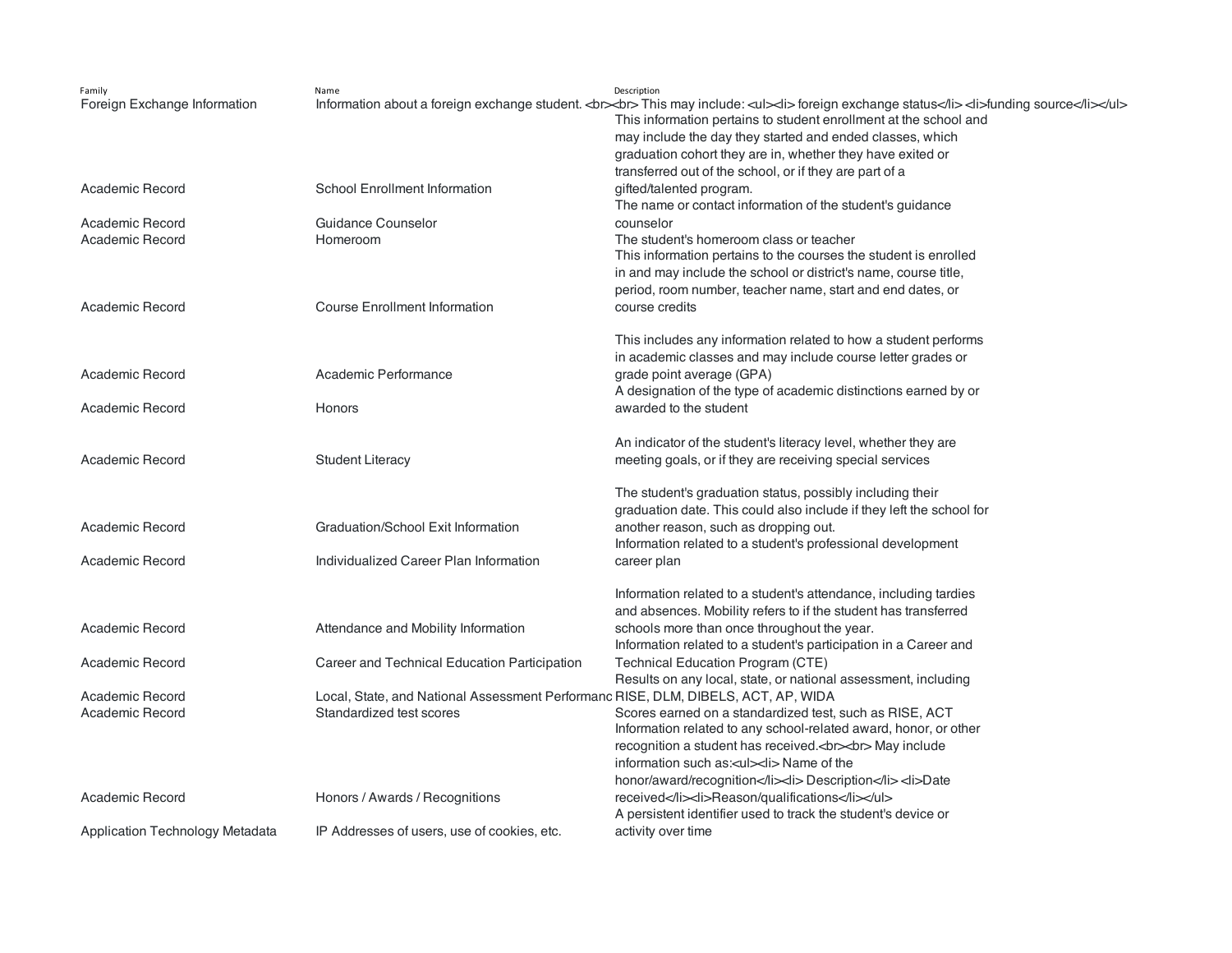|                                   |                                                                       | A record of any or all of a student's browsing history.<br><br>This may include a comprehensive record of all websites the         |
|-----------------------------------|-----------------------------------------------------------------------|------------------------------------------------------------------------------------------------------------------------------------|
|                                   |                                                                       | student visits, or a flagged indicator when a student visits a site<br>that has been marked by the admin as of interest.<br>       |
|                                   |                                                                       | Elements may include: <ul><li> URL the student visits or</li></ul>                                                                 |
| Application Technology Metadata   | Web Browsing History                                                  | attempts to visit <li>Timestamp</li> <li> IP address</li><br>Other descriptive, administrative, or statistical data related to the |
| <b>Application Use Statistics</b> | Metadata on user intactions with application                          | student's interaction with the application<br>Communications made by the student that are captured online                          |
| Communications                    | Online communications that are captured (emails, t in the application | Data related to the student's conduct or behavior while at the                                                                     |
| Conduct                           | Conduct or behavioral data                                            | school                                                                                                                             |
| Contact Information               | <b>Student Email Address</b>                                          | The student's email address                                                                                                        |
| Contact Information               | <b>Student Home Address</b>                                           | The student's home address                                                                                                         |
| Contact Information               | Student phone number                                                  | The student's phone number                                                                                                         |
| Contact Information               | Parent/Guardian ID number                                             | An ID number used to identify the student's parent/guardian                                                                        |
| Contact Information               | Parent/Guardian First and/or Last name                                | The parent/guardian's first and/or last name                                                                                       |
| Contact Information               | Parent/Guardian Address                                               | The parent/guardian's home address                                                                                                 |
| Contact Information               | Parent/Guardian Email                                                 | The parent/guardian's email address                                                                                                |
|                                   |                                                                       | Contact information for the parent, potentially including their                                                                    |
| Contact Information               | Parent Telephone Number/Contact Information                           | name, address, phone number, and email address                                                                                     |
|                                   |                                                                       | Information regarding the custody or guardianship status of a                                                                      |
| Contact Information               | Custodial Parent/Guardian information                                 | parent                                                                                                                             |
|                                   |                                                                       | Information related to a student's participation in an                                                                             |
| <b>Extracurricular Activities</b> | <b>Student Activity Participation</b>                                 | extracurricular activity                                                                                                           |
|                                   |                                                                       | Information related to any awards, honors, or other recognition a                                                                  |
|                                   |                                                                       | student has received as part of participating in an extracurricular                                                                |
| <b>Extracurricular Activities</b> | <b>Student Activity Recognition/Honors</b>                            | activity                                                                                                                           |
|                                   |                                                                       | Information related to fees a student has paid to participate in                                                                   |
| <b>Extracurricular Activities</b> | <b>Student Fee Information</b>                                        | school programs or if they are eligible for fee waivers                                                                            |
| Student Identity                  | <b>Student Name</b>                                                   | The student's name                                                                                                                 |
| <b>Student Identity</b>           | Student Date of Birth                                                 | The student's birth date                                                                                                           |
| <b>Student Identity</b>           | <b>Student Place of Birth</b>                                         | The city, state, or country where the student was born                                                                             |
| <b>Student Identity</b>           | Student Sex/Gender                                                    | The student's biological sex or gender                                                                                             |
|                                   |                                                                       | Race includes the following categories: American Indian/Alaska                                                                     |
|                                   |                                                                       | Native, Asian, Black/African American, Native Hawaiian/Pacific                                                                     |
|                                   |                                                                       | Islander, and White. Schools may also share if the student's                                                                       |
|                                   |                                                                       | ethnicity is Hispanic/Latino or their Native American tribal                                                                       |
| <b>Student Identity</b>           | Student Race/Ethnicity/Tribal Affiliation                             | affiliation.                                                                                                                       |
|                                   |                                                                       | An ID number either issued by the state, the school district, or                                                                   |
| Student Identity                  | <b>Student Identification Number</b>                                  | the charter school used to identify the student                                                                                    |
|                                   |                                                                       | An ID number issued by the school district or the charter school                                                                   |
| Student Identity                  | Local (school district) ID number                                     | used to identify the student                                                                                                       |
| Student Identity                  | State ID number                                                       | An ID number issued by the state used to identify the student                                                                      |
|                                   |                                                                       |                                                                                                                                    |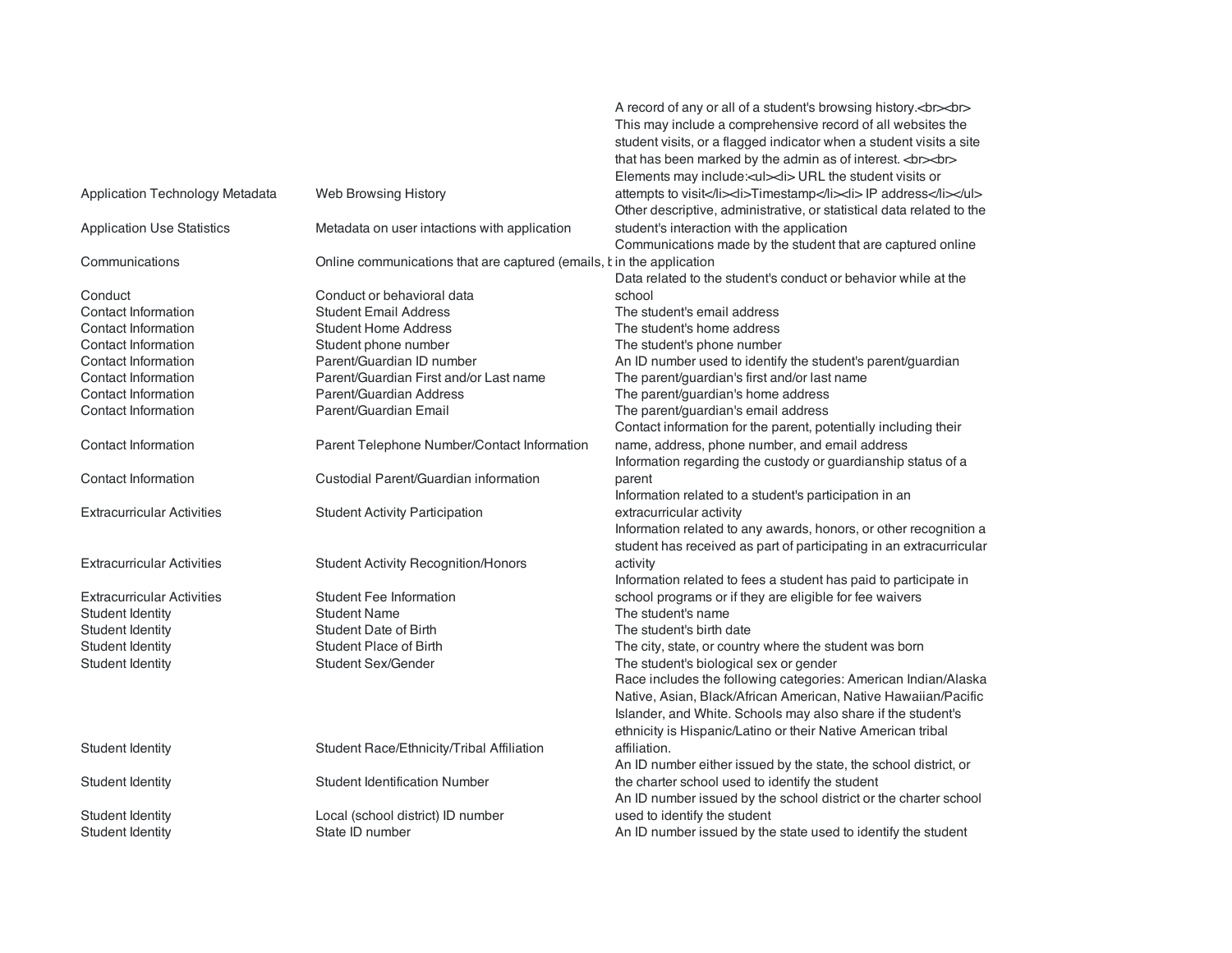| <b>Student Identity</b>              | Vendor/App assigned student ID number                       | An ID number issued by the vendor used to identify the student<br>A unique name chosen by the teacher or the student used to                                                                       |
|--------------------------------------|-------------------------------------------------------------|----------------------------------------------------------------------------------------------------------------------------------------------------------------------------------------------------|
| <b>Student Identity</b>              | Student app username                                        | identify the student to login                                                                                                                                                                      |
| <b>Student Identity</b>              | Student app password                                        | A unique word or phrase used by the student to login<br>Whether the child is a member of a military family as defined in                                                                           |
|                                      |                                                             | Utah Code 53E-3-903, specifically, if they are the child of an                                                                                                                                     |
|                                      |                                                             | active duty member of the uniformed services OR the parent is a<br>member or veteran of the uniformed services who is severly                                                                      |
| Student Identity                     | <b>Parent Military Status</b>                               | injured and medically discharged<br>Whether the student is considered economically disadvantaged.                                                                                                  |
|                                      |                                                             | This is generally determined by whether they are eligible for free<br>or reduced price school lunch, if they are enrolled in a                                                                     |
|                                      |                                                             | Community Eligibility Provision Resource Center, or if the                                                                                                                                         |
| <b>Student Identity</b>              | Economic Disadvantage Status                                | parent has voluntarily submited a Declaration of Household<br>Income                                                                                                                               |
|                                      |                                                             | The student's homeless status. The following categories are<br>available: (1) not homeless; (2) with another family member                                                                         |
|                                      |                                                             | because of loss of housing or economic hardship; (3) in a motel<br>or hotel; (4) in a shelter; (5) in a car, park, campground, or public                                                           |
| Student Identity                     | Homelessness Status                                         | place; (6) somewhere without adequate facilities, such as<br>running water, heat, or electricity                                                                                                   |
|                                      |                                                             |                                                                                                                                                                                                    |
|                                      |                                                             | A migrant student is a student who enrolled during the year AND                                                                                                                                    |
| <b>Student Identity</b>              | <b>Migrant Status</b>                                       | has a Certificate of Eligibility (COE) form on file in the LEA.                                                                                                                                    |
|                                      |                                                             | To be considered an immigrant, the following three conditions<br>must be met: (1) student is 3 to 21 years old, (2) the student was                                                                |
|                                      |                                                             | not born in any US state, and (3) the student has not attended                                                                                                                                     |
|                                      |                                                             | school in any state for more than 3 full academic years. Students<br>are concerned refugees if the district or charter school is                                                                   |
|                                      |                                                             | provided a 1-94 Arrival-Departure Record form, a 1-551<br>Permanent Resident Record, a 1-155 Permanent Resident                                                                                    |
|                                      |                                                             | record, or an Immigration Court Letter identifying the student as                                                                                                                                  |
| Student Identity                     | Immigrant/Refugee Status                                    | a refugee as the result of being in the US due to asylum.<br>The native, preferred, or primary language spoken by the                                                                              |
| Student Identity                     | Language information (native, preferred, or primary student |                                                                                                                                                                                                    |
|                                      |                                                             | A student is considered an English Learner if English is not their<br>first language. These students may be offered English Learner<br>services, which may be refused. Once a student tests out of |
|                                      |                                                             | needing services, they will enter a four-year monitoring period                                                                                                                                    |
| Student Identity<br>Student Identity | <b>English Learner Status</b><br>Student Grade Level        | where they will be considered "fluent."<br>The student's grade level, K - 12                                                                                                                       |
|                                      |                                                             |                                                                                                                                                                                                    |